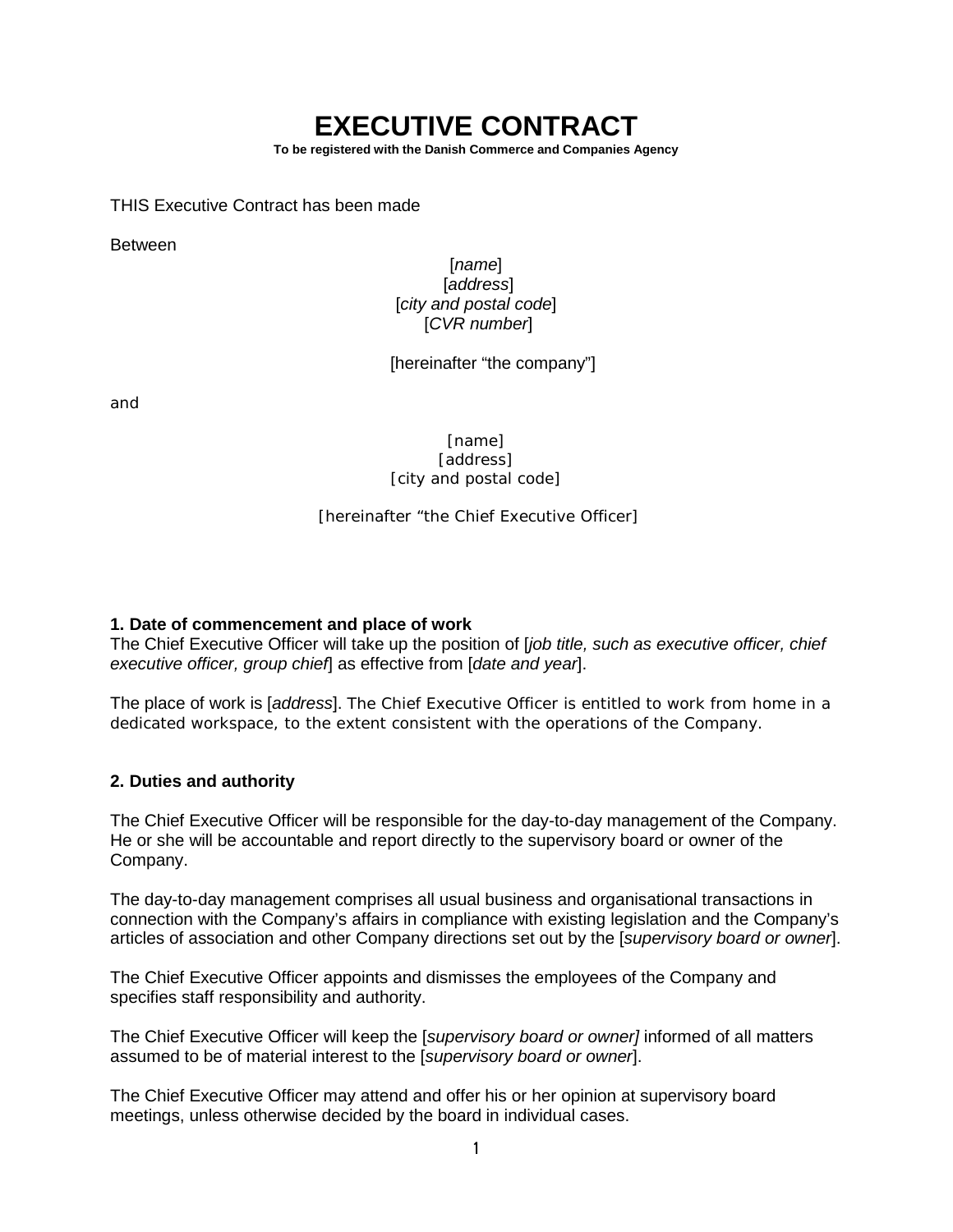The Chief Executive Officer will be registered with the Danish Commerce and Companies Agency.

A job description and instructions are appended to this Executive Contract for the Chief Executive Officer specifying directions for the segregation of duties between supervisory board and chief executive officer.

# **3. Salary and salary negotiations**

The annual salary is DKK [*amount*] to be paid monthly [*on the first or last day of each month*] and available no later than on [*the first or last working day of the month*].

The salary will be negotiated with the [*supervisory board or the owner*] once a year in [*insert month*], for the first time [*day, month and year*].

#### **4. Bonus**

The Chief Executive Officer will receive a bonus on the terms shown in the agreement attached.

Bonus payments will be considered part of the regular and foreseeable salary included in the calculation of the Chief Executive Officer's pension. The bonus will be paid no later than one week after the financial statements have been prepared by the Company's auditor and adopted by the Company's [*supervisory board or owner*].

If the Chief Executive Officer resigns during the financial year of the vesting period, the Chief Executive Officer is entitled to receive a proportionate share of the bonus to which the Chief Executive Officer would have been entitled if he or she had been employed by the Company at the end of the financial year, or at the time when the bonus is payable, irrespective of whether the Chief Executive Officer has resigned from or been dismissed by the Company (according to the principles of clause 17a of the Salaried Employees Act.

The bonus is included in the calculation of the Chief Executive Officer's pension.

The bonus is included in the calculation of holiday pay and the annual holiday allowance under the provisions of section 23 of the Holiday Act.

#### **5. Pension**

The Company will pay [*percentage*] % of all salary components, see 3. and 4.

Pension contributions will be paid by the Company into [*pension fund*].

#### **6. Working hours and other employment**

The Chief Executive Officer is obliged to devote his or her full working capacity to the service of the Company.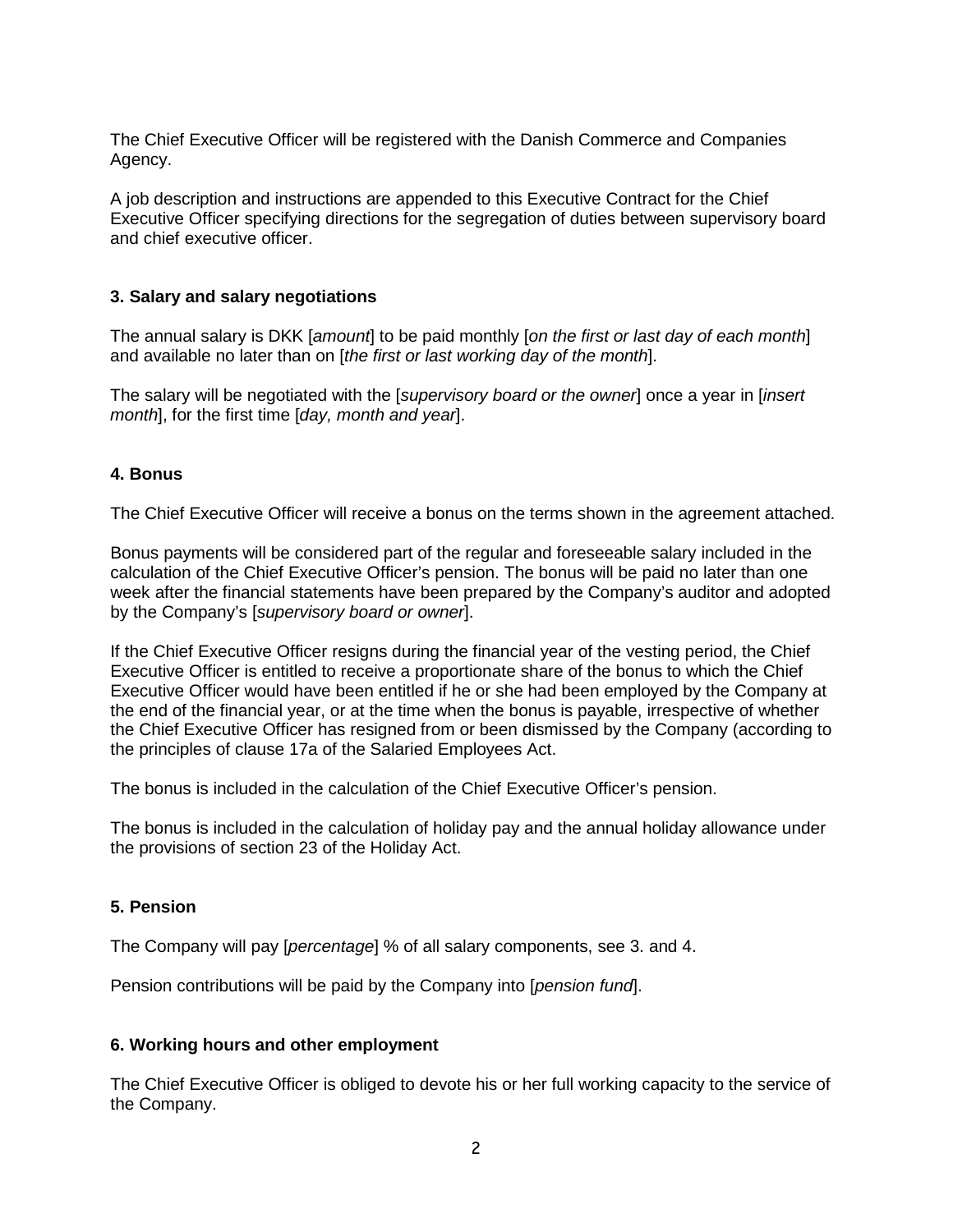The Chief Executive Officer is entitled to undertake additional positions, whether paid or unpaid, [*name of current position, if any*], if consistent with the operations of the Company. The Chief Executive Officer is entitled to undertake positions of trust and supervisory board membership, as long as such positions are not undertaken in enterprises competing with the Company, and notification is given to the [*supervisory board or owner*].

Similar conditions apply to teaching and lecturing activities for which the Chief Executive Officer is entitled to remuneration or fees.

The Chief Executive Officer is entitled to be a shareholder, partner or otherwise participate financially in other activities that do not compete directly with the Company.

## **7. Holiday and days off**

## **Holiday**

The Chief Executive Officer is entitled to 7 weeks' holiday per calendar year, during which the Chief Executive Officer receives his or her usual salary and pension. The Chief Executive Officer is entitled to fully paid salary during holidays from the time of commencement.

The Chief Executive Officer decides the time of holiday in consideration of the operations of the Company and informs the [*chairman of the supervisory board or the owner*] hereof.

The Chief Executive Officer is entitled to an annual holiday allowance of [*per cent]* % calculated on the basis of the total salary and bonus of the previous calendar year, see 3., 4. and 5. The holiday allowance will be paid each year together with the May salary.

If the Chief Executive Officer resigns, the holidays earned but not taken will be paid together with the last salary, calculated on the basis of the Chief Executive Officer's salary and pension at the time of resignation. On resigning, the Chief Executive Officer will also receive the holiday allowance for which he or she is eligible at that time.

The Chief Executive Officer is entitled to compensatory holiday for documented illness his or her holiday.

The Executive Director cannot be ordered to take holiday during the period under notice, irrespective of the Chief Executive Officer having been released from his or her duty to work.

#### **Days off**

The following days are days off with full pay: 24 December, 31 December, Friday after Ascension Day, and Constitution Day on 5 June.

#### **8. Continuing education/competency development**

The Chief Executive Officer is entitled to keep and further develop his or her professional and personal competencies by attending continuing education courses in Denmark and abroad, paid for by the Company.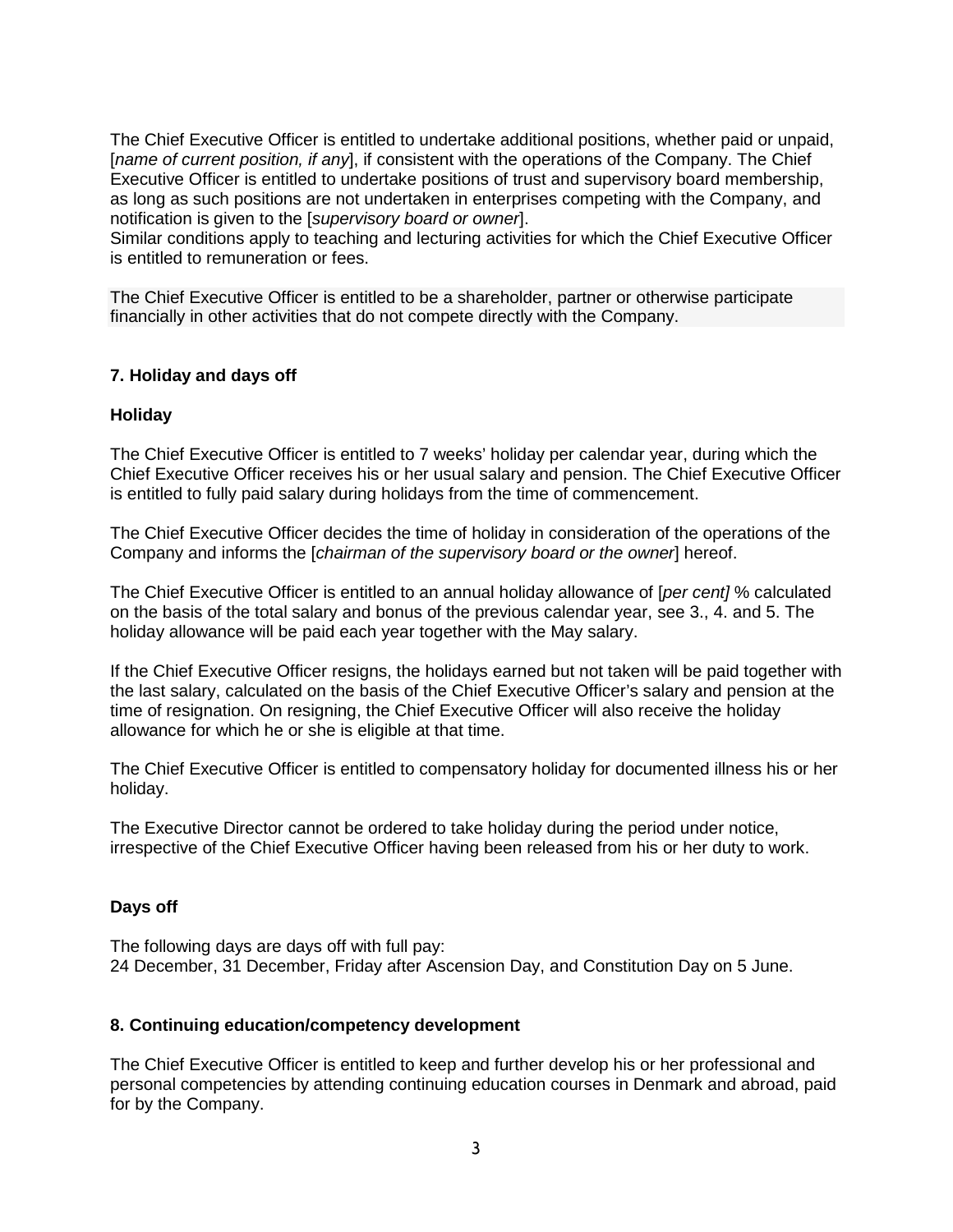# **9. Pregnancy, child birth and adoption**

The Chief Executive Officer is entitled to leave under the provisions on leave and adoption in the Act on Childbirth.

The Company will pay full salary to female Chief Executive Officers during the following periods:

- 4 weeks before the expected date of birth
- 24 weeks after birth.

The Company will pay full salary to male Chief Executive Officers during the following periods:

- 2 weeks during the first 14 weeks after birth
- 10 weeks which may be taken at any time within the first 46 weeks after the birth.

The Chief Executive Officer is entitled to full pension payment during periods of leave without full pay.

The above applies fully in case of adoption.

# **10. Illness and child's illness**

The Chief Executive Officer is entitled to paid absence due to illness.

The Chief Executive Officer is entitled to paid absence due to illness of his or her minor child(ren).

# **11. Newspapers and periodicals**

The Chief Executive Officer is entitled to paid subscription to [*newspapers and periodicals*].

# **12. Telephone and working from home**

The Chief Executive Officer will have a mobile phone at his or her disposal in addition to paid fixed-line telephone and internet connection.

A dedicated workspace at the Chief Executive Officer's address will be established including the hardware and software necessary to perform the work. Work must be organized in accordance with the safety provisions of the Working Environment Act concerning design, lighting, etc.

The above may be used for both professional and private reasons, and the Company will bear the costs of establishment and current expenses.

# **13. Company car**

According to agreement, the Company will provide the Chief Executive Officer with a company car at a maximum purchase price of DKK [*amount*]. The amount will be adjusted annually in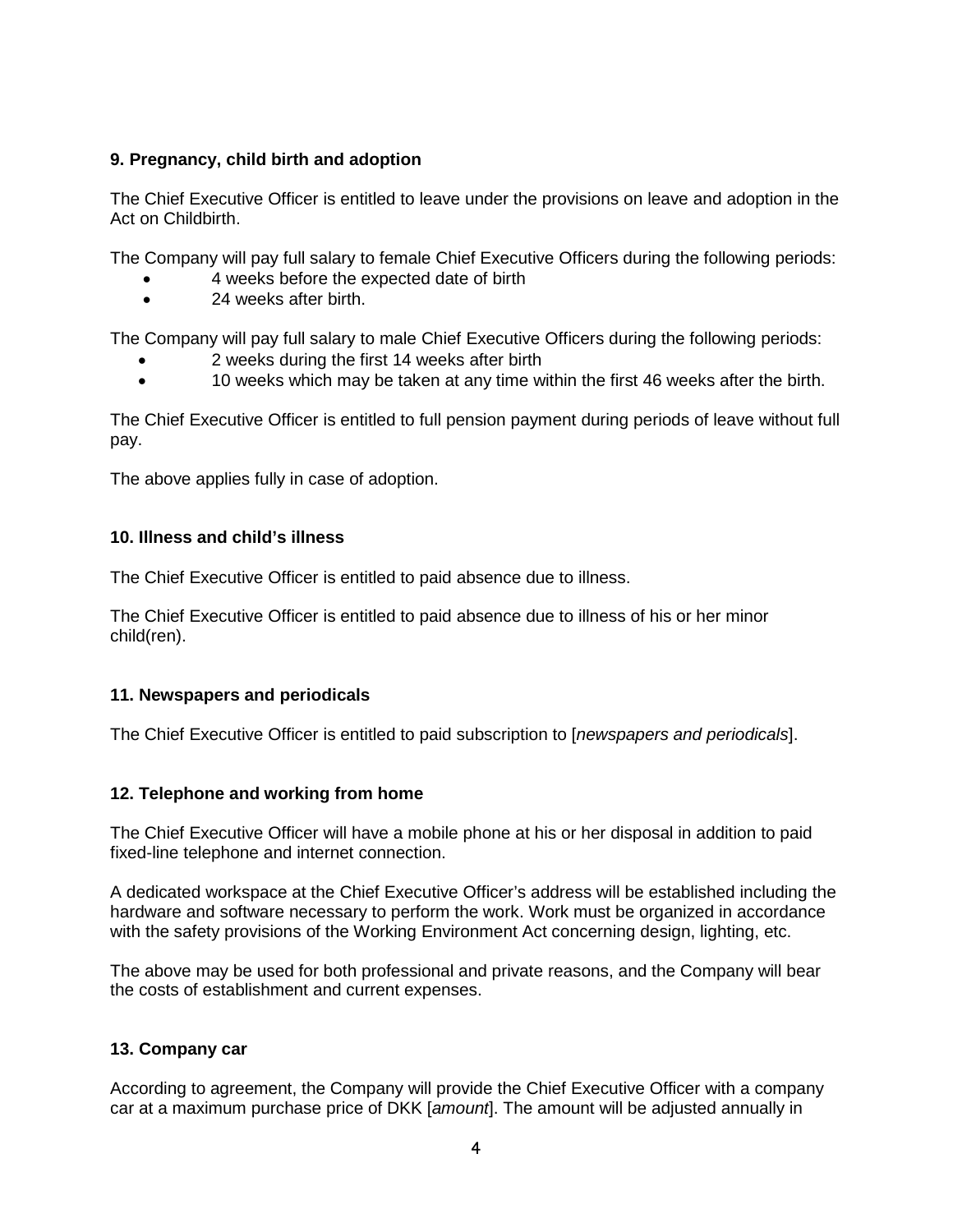accordance with the development of the Statistics Denmark net price index, and the Company will pay all expenses incidental to the purchase and running of the car.

Instead of a company car, the Chief Executive Officer may choose to have his or her annual salary raised by DKK [*amount*].

# **14. Travel and entertainment**

The Chief Executive Officer's expenses incurred for travel, participation in courses and continuing education, entertainment etc. will be reimbursed by the Company against receipts submitted.

When travel is by own car, mileage allowance will be granted in accordance with the highest rates, see central government regulations.

The Chief Executive Officer has the right to obtain advance payments for these expenses

## **15. Intellectual property rights etc.**

The Danish Employees' Inventions Act applies.

## **16. Termination**

The Chief Executive Officer may be dismissed by the [*supervisory board or owner*] by 12 months' notice.

The Chief Executive Officer may resign by giving 3 months' notice.

Notice of termination will be in writing at the end of a calendar month, and must reach the recipient no later than on the last day of the month.

If the Company terminates the employment, the Chief Executive Officer is entitled to be released from his or her duty of work and receive full salary, pension and bonus during the entire term of notice, even if the Chief Executive Officer may have found other income from employment, pension etc.

If the Chief Executive Officer resigns, the parties will as soon as possible and no later than 14 days after resignation discuss any release from his or her duty to work. If the parties agree, the Chief Executive Officer is entitled to receive full salary, pension and bonus during the notice period, irrespective of other income from employment, pension etc.

If the Company terminates the employment, or if the Chief Executive Officer resigns from his or her position as a consequence of any breach by the Company, the Company will pay full salary, pension and bonus during the notice period and severance pay to the Chief Executive Officer. The severance pay will be 10 months' salary, pension and bonus, calculated at the time of termination.

Severance pay will be paid to the Chief Executive Officer, alternatively the group of individuals specified in 18., upon termination of employment.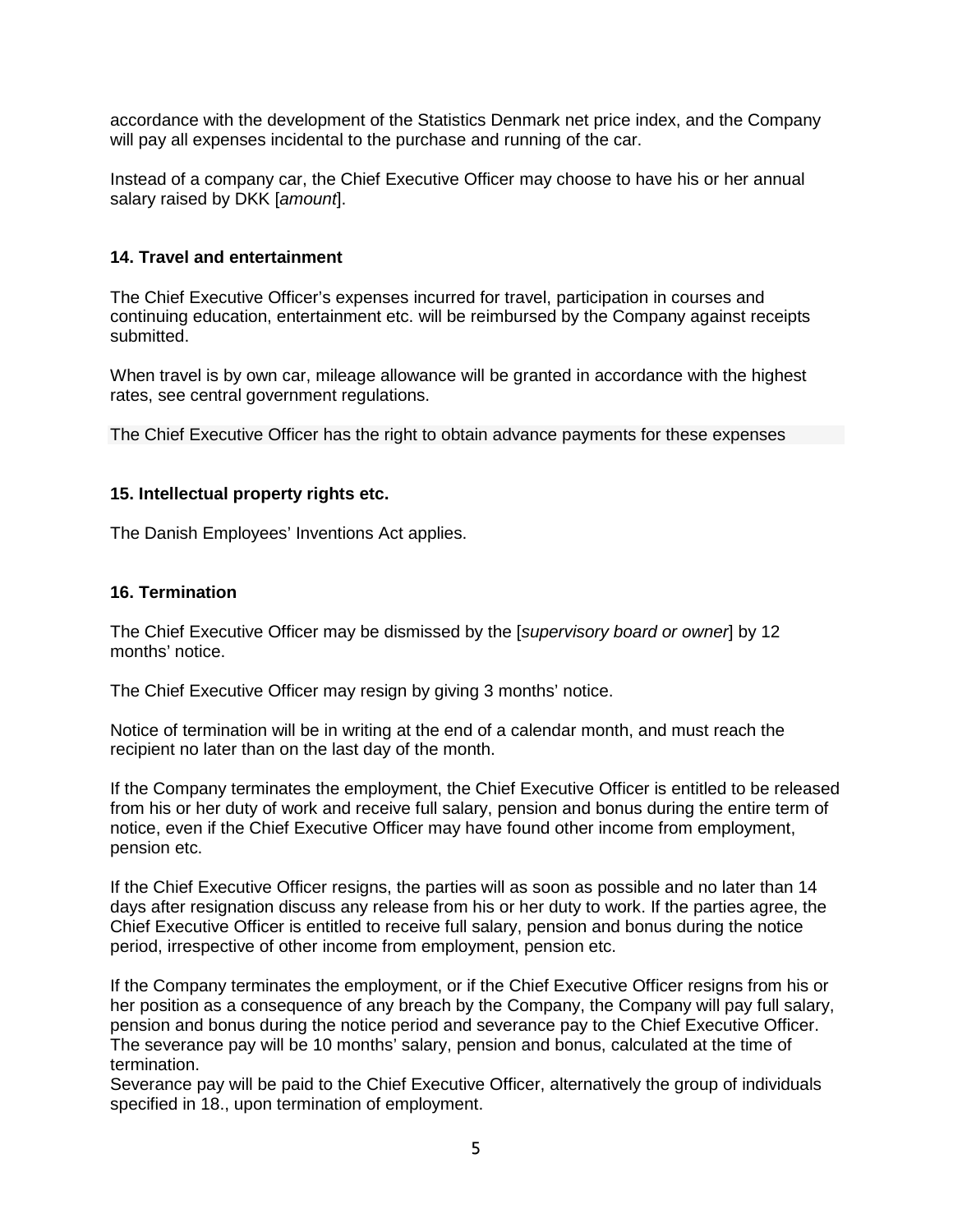If the Company terminates the employment, the Company will pay the expenses for consultancy to assist the Chief Executive Officer find other suitable employment at a value of DKK [*amount*].

The Chief Executive Officer is entitled to have the disposal of the benefits specified in 11., 12. and 13. during the notice period – irrespective of the Employee having been released from his or her duty to work.

## **17. Merger, acquisition of the Company etc.**

If the Company dismisses the Chief Executive Officer in the event of acquisition by or merger of the Company, or if there is a change of ownership of a controlling share majority of the Company, the Chief Executive Officer is entitled, in addition to the above severance pay, to supplementary severance pay corresponding to 6 months' salary, pension og bonus.

The supplementary severance pay will be paid to the Chief Executive Officer, alternatively the group of individuals specified in 18., at the end of the employment.

If the Company is acquired by or merges with another enterprise, and this implies a significant change of duties for the Chief Executive Officer (such as discharge of responsibility and executive authority), the Chief Executive Officer may consider himself or herself as having been dismissed, and thus entitled to the rights under 16. and 17. of this Executive Contract.

#### **18. Early retirement benefit**

If the Chief Executive Officer dies during his or her employment, the spouse, cohabiting partner or children under the age of 24 is/are entitled to receive 6 months' early retirement benefit under 3. and 5. of this Executive Contract.

#### **19. Insurance**

The Company will pay the annual premium for full-time accident insurance for the Chief Executive Officer on usual insurance and premium terms. The insurance is for [*amount*] upon death and full disability, to be adjusted to the Statistics Denmark's index. In case of death, the insurance sum will accrue to the Chief Executive Officer's spouse, cohabiting partner or children under the age of 24.

The Company will pay the annual premium for insurance against critical illness for the Chief Executive Officer on usual insurance and premium terms. The insurance sum amounts to [*amount*] to be adjusted each year to the Statistics Denmark net price index.

When the Chief Executive Officer has taken up his or her position, the Company takes out executive liability insurance.

# **20. Duty of confidentiality**

The Chief Executive Officer has a duty of confidentiality in respect of all matters that come to his